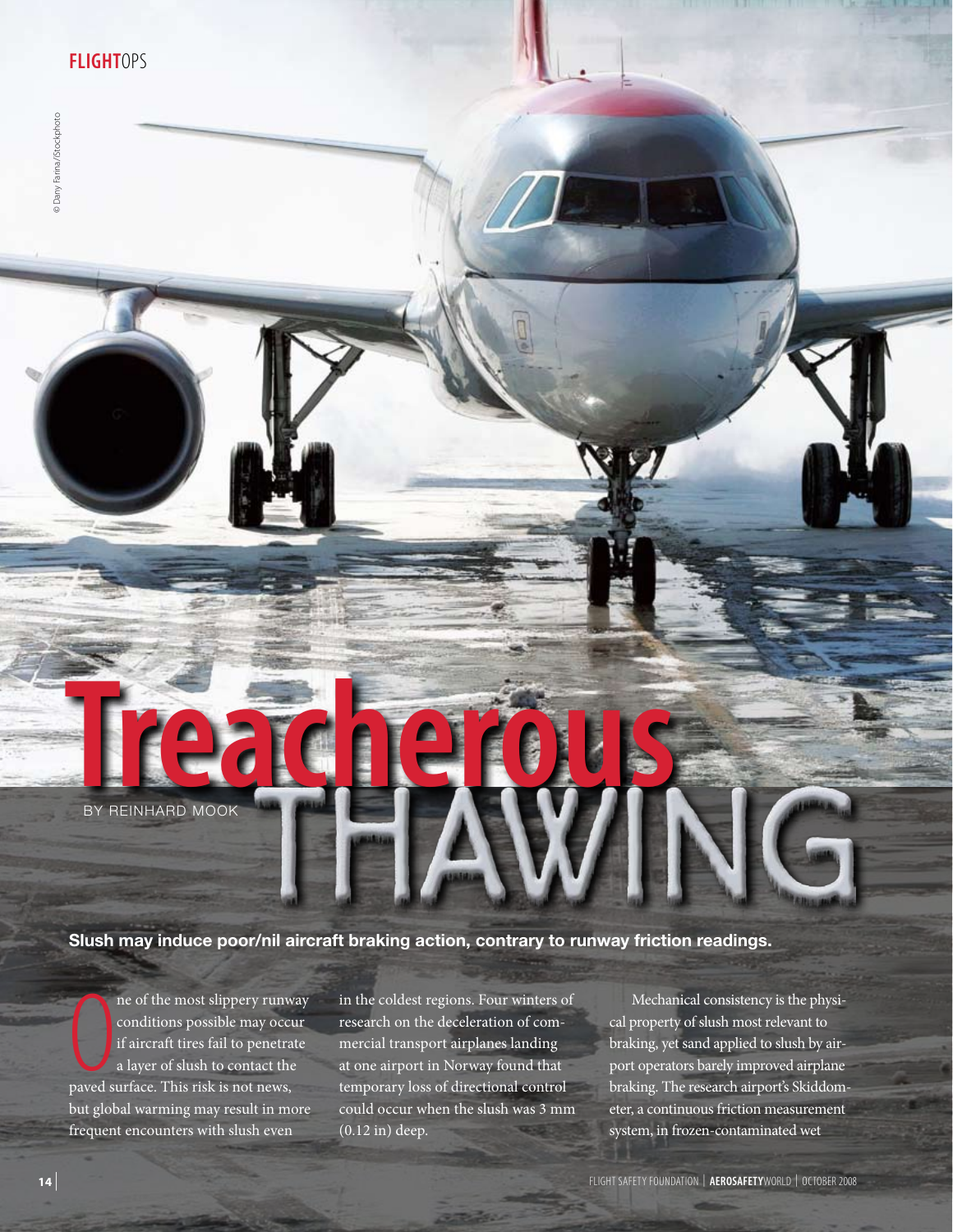

conditions typically indicated significantly better aircraft braking action than could be achieved.<sup>1</sup>

It turns out that a *derived airplane braking coefficient* no better than 0.04 to 0.06 — corresponding to "poor/nil" braking action reports — might be expected while skidding/hydroplaning on any combination of liquid water and ice fragments, and in the case of tires lifted off the paved surface by an air-ice mixture, this coefficient can drop even below 0.04 (Table 1, p. 16).

Landings by Boeing 737-400s, 737-500s, 737-700s and 737-800s were observed and analyzed during the winters of 2004–2005 through 2007–2008 at Svalbard Airport Longyear. With few exceptions, flights were canceled or diverted when the Skiddometer friction coefficients were in the lower end of the 0.30s. When no aircraft arrived, no airplane braking coefficients could be derived for the data set.<sup>2</sup>

Not considered during the Svalbard research were the autobrake setting, the manual braking technique or the landing weight. The vector component of wind along the runway also was not taken into account in calculating the time needed for braking to a stop on slush. As a consequence, the derived airplane braking coefficients in the table are only estimates.

At the microscopic level, slush is flexible tiny fragments of ice lubricated by liquid water, with the fragments usually rounded by melting. The most important effect of slush on deceleration is the reduced shear forces between the tires and the runway pavement during braking. Thus, as a rule, deceleration on slush is influenced significantly by sliding or skidding. A recent report by the Accident Investigation Board Norway (AIBN) found that, due to the predominance of gliding friction when operating on slush, the airplane braking coefficient does not depend on aircraft velocity.3

Shear forces decrease, for example, when the slush layer rests on an icy base with melting at the common boundary. Another type of boundary layer — liquid water below a slush base may result from gravity or from compaction by the tire footprint squeezing the slush.

Another factor is *flood resistance* — resistance to a rolling wheel by a plowing process, such as the displacement of slush — and the impingement of slush, including spray, against the aircraft — both contributing substantially to aerodynamic drag forces.

## **How Slush Forms**

Slush may accumulate directly by precipitation, depending on generating processes in the cloud region, and the air temperature and water vapor in the lower troposphere. Slush also may form indirectly from sleet or snow followed by rainfall, or snow and rain falling intermittently. Snow precipitated into a film or a shallow layer of standing water also can change to slush by capillary force and water adsorption.

In other cases, starting with a snow layer, a heat input can induce melting and transform the snow to slush. This heat can be stored in and released from the asphalt or concrete runway. Snow also can be heated when solar radiation penetrates a snow layer or ice layer and is absorbed partly in this layer and partly in the pavement surface. Mechanically weak ice crystal aggregates easily can be broken up by the loads applied by aircraft and vehicles.

When chemicals are spread over a dry runway to melt snow as it falls, if the snowfall exceeds the melting rate and water drains, snow will accumulate. If snow falls on a film of melting snow, the result is white snow seen from the air that covers and hides the likely presence of slush. This article assumes water freezing at 0 degrees C (32 degrees F). In the case of chemical treatment, slush may be present even at air temperatures considerably below freezing. Separation of the frozen aggregates, chemical salts and liquid water in this scenario results in the aircraft wheel's load acting on a spongy, slimy form of slush.

A molecular film of slush may even be generated for an extremely brief time when the surface is heated to melting temperature at the contact areas between a tire heated by friction as it moves and the ice or compacted snow on a runway. Similarly, hoar frost and loose snow crystal fragments left on a runway after snowremoval operations on a microscopic scale may change to slush for an extremely brief time.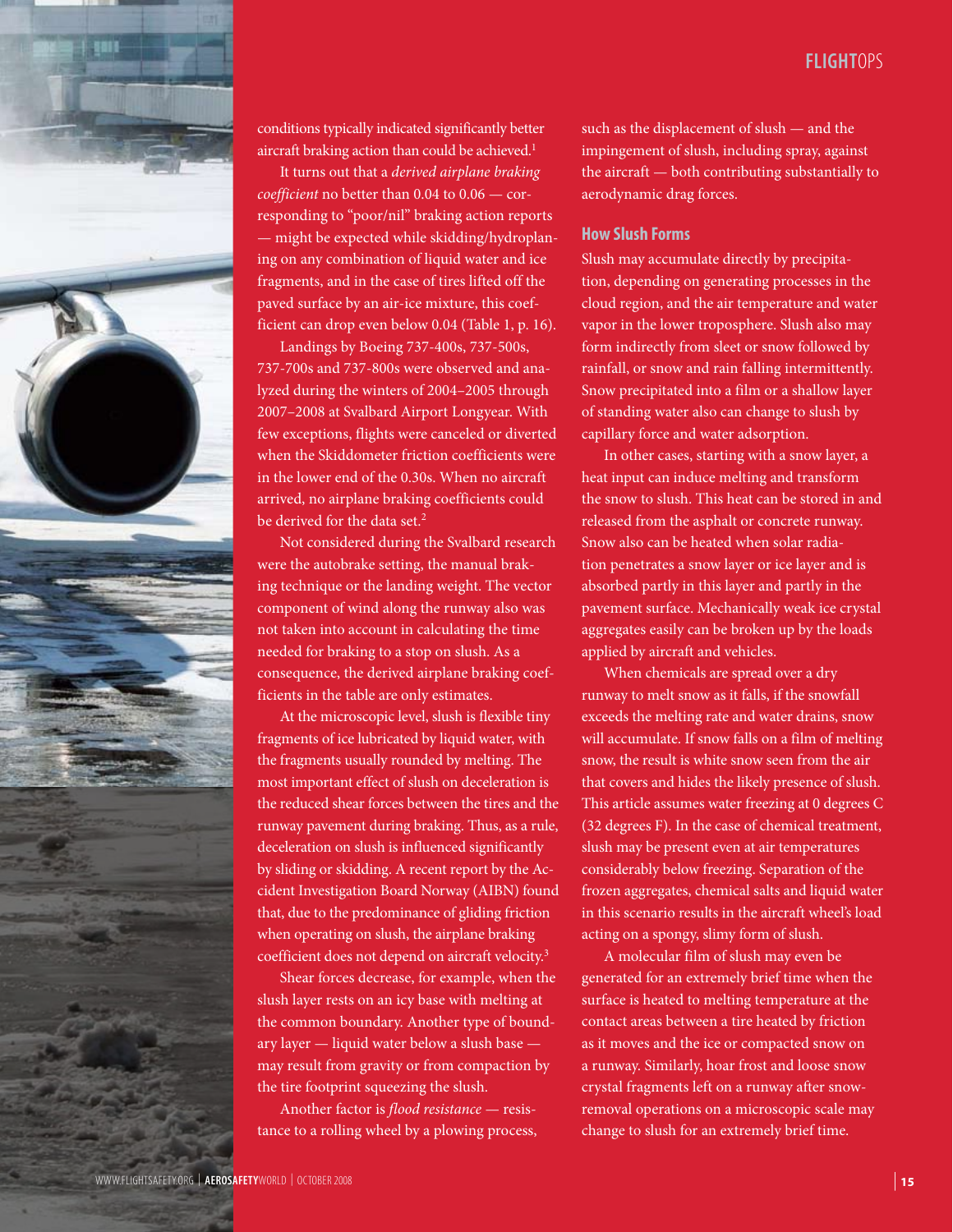|                                                                                                                                                                                                                                                                                                                               |                                                                                                                                                                                                             | <b>Runway Environment Temperatures</b> |                            |                |                            |                            |                                 | <b>Runway Braking Coefficients</b>                    |      |      |                                                   |      |      |
|-------------------------------------------------------------------------------------------------------------------------------------------------------------------------------------------------------------------------------------------------------------------------------------------------------------------------------|-------------------------------------------------------------------------------------------------------------------------------------------------------------------------------------------------------------|----------------------------------------|----------------------------|----------------|----------------------------|----------------------------|---------------------------------|-------------------------------------------------------|------|------|---------------------------------------------------|------|------|
| Landings                                                                                                                                                                                                                                                                                                                      |                                                                                                                                                                                                             | Air                                    | Dew<br>Point               | Frost<br>Point | <b>DP</b><br>Spread        | <b>FP</b><br>Spread        | <b>Surface</b><br>Contamination | <b>Derived Airplane</b><br><b>Braking Coefficient</b> |      |      | <b>Skiddometer Friction</b><br><b>Coefficient</b> |      |      |
| <b>Runway Condition</b>                                                                                                                                                                                                                                                                                                       | <b>Measured</b>                                                                                                                                                                                             | $^{\circ}$ C/ $^{\circ}$ F             | $^{\circ}$ C/ $^{\circ}$ F | $°C$ F         | $^{\circ}$ C/ $^{\circ}$ F | $^{\circ}$ C/ $^{\circ}$ F | $^{\circ}$ C/ $^{\circ}$ F      | Min                                                   | Mean | Max  | Min                                               | Mean | Max  |
| A. Slush on asphalt                                                                                                                                                                                                                                                                                                           | 5                                                                                                                                                                                                           | 2.9/37.2                               | 1.9/35.4                   |                | 1.0/1.8                    |                            | 0/32                            | 0.05                                                  | 0.06 | 0.07 | 0.29                                              | 0.34 | 0.38 |
| The slush depth was 1 mm (0.04 in) without sanding for four landings and 3 mm (0.12 in) with sanding for one landing. A head wind of 13 kt was measured.<br>Weather included low clouds with a rain-snow mix (sleet) during four landings and rain during one landing.                                                        |                                                                                                                                                                                                             |                                        |                            |                |                            |                            |                                 |                                                       |      |      |                                                   |      |      |
| B. Slush on ice or<br>compacted snow                                                                                                                                                                                                                                                                                          | 9                                                                                                                                                                                                           | 2.1/36.8                               | 0.4/32.7                   |                | 1.7/4.1                    |                            | 0/32                            | 0.04                                                  | 0.05 | 0.07 | 0.30                                              | 0.36 | 0.41 |
| The slush depth was 1 mm with sanding for seven landings and 3 mm with sanding for two landings. A head wind of 11 kt was measured. Weather included broken<br>low and middle-high clouds with rain during four landings, sleet during three landings and wet-runway conditions after precipitation during two landings.      |                                                                                                                                                                                                             |                                        |                            |                |                            |                            |                                 |                                                       |      |      |                                                   |      |      |
| Exception                                                                                                                                                                                                                                                                                                                     | $\mathbf{1}$                                                                                                                                                                                                | 6.2/43.2                               |                            | $-1.2/29.8$    |                            | 7.4/13.4                   | 0/32                            |                                                       | 0.08 |      |                                                   | 0.32 |      |
| Compacted snow transformed to slush to a maximum depth of 2-3 mm with sanding. A head wind of 5 kt was measured. Weather included a few middle-<br>high clouds and sunshine.                                                                                                                                                  |                                                                                                                                                                                                             |                                        |                            |                |                            |                            |                                 |                                                       |      |      |                                                   |      |      |
| C. Water on ice or<br>compacted snow                                                                                                                                                                                                                                                                                          | 2                                                                                                                                                                                                           | 2.8/37.0                               | 1.3/34.3                   |                | 1.5/2.7                    |                            | 0.2/32.4                        | 0.04                                                  | 0.05 | 0.06 | 0.27                                              | 0.30 | 0.35 |
| The runway cover was 1 mm water with sanding for both landings. A head wind of 15 kt was measured. Weather included an overcast of low clouds, rain and/<br>or wet-runway conditions after rain.                                                                                                                              |                                                                                                                                                                                                             |                                        |                            |                |                            |                            |                                 |                                                       |      |      |                                                   |      |      |
| Exception                                                                                                                                                                                                                                                                                                                     | $\mathbf{1}$                                                                                                                                                                                                | 2.5/36.5                               |                            | $-3.3/26.1$    |                            | 5.8/10.4                   | 0.3/32.5                        |                                                       | 0.06 |      |                                                   | 0.34 |      |
| The runway cover was 1 mm water on soggy ice. A head wind of 9 kt was measured. Weather included broken middle-high clouds and high clouds and wet-<br>runway conditions after rain.                                                                                                                                          |                                                                                                                                                                                                             |                                        |                            |                |                            |                            |                                 |                                                       |      |      |                                                   |      |      |
| D. Ice or compacted<br>snow with "dry"<br>surface                                                                                                                                                                                                                                                                             | 13                                                                                                                                                                                                          | $-4.1/24.6$                            |                            | $-7.5/18.5$    |                            | 3.4/6.1                    | $-6.8$                          | 0.08                                                  | 0.11 | 0.13 | 0.32                                              | 0.38 | 0.47 |
| The runway cover was loose or hard-frozen snow with sanding for all landings. A head wind of 7 kt was measured. Weather included scattered middle and/or<br>high clouds with no precipitation.                                                                                                                                |                                                                                                                                                                                                             |                                        |                            |                |                            |                            |                                 |                                                       |      |      |                                                   |      |      |
| Exception                                                                                                                                                                                                                                                                                                                     | 3                                                                                                                                                                                                           | $-3.5/25.7$                            |                            | $-5.8/21.6$    |                            | 2.3/4.1                    | $-7.0/19.4$                     | 0.06                                                  | 0.07 | 0.08 | 0.34                                              | 0.37 | 0.41 |
| The runway cover was the same as for the 13 landings above. A head wind of 6 kt was measured. Weather included broken middle-high clouds with no precipitation.                                                                                                                                                               |                                                                                                                                                                                                             |                                        |                            |                |                            |                            |                                 |                                                       |      |      |                                                   |      |      |
| E. Extremely cold ice<br>or compacted snow<br>with "dry" surface                                                                                                                                                                                                                                                              | 9                                                                                                                                                                                                           | $-14.2/6.4$                            |                            | $-18.8/-1.8$   |                            | 4.6/8.2                    | $-17.4/0.7$                     | 0.12                                                  | 0.14 | 0.18 | 0.38                                              | 0.45 | 0.51 |
| The runway cover was frozen hard and sanded for all landings. A head wind of 10 kt was measured. Weather included clear sky or few high or middle-high<br>clouds with no precipitation.                                                                                                                                       |                                                                                                                                                                                                             |                                        |                            |                |                            |                            |                                 |                                                       |      |      |                                                   |      |      |
| F. Drifting snow on<br>stationary compacted<br>snow                                                                                                                                                                                                                                                                           | 5                                                                                                                                                                                                           | $-8.9/16.0$                            |                            | $-13.0/8.6$    |                            | 4.1/7.4                    | $-11.8/10.8$                    | 0.05                                                  | 0.07 | 0.09 | 0.34                                              | 0.36 | 0.40 |
|                                                                                                                                                                                                                                                                                                                               | The runway cover was frozen hard with partial sanding for all landings. A head wind of 21 kt was measured. Weather included middle-high clouds and high clouds,<br>with drifting snow and no precipitation. |                                        |                            |                |                            |                            |                                 |                                                       |      |      |                                                   |      |      |
| G. Blowing snow on<br>stationary compacted<br>snow                                                                                                                                                                                                                                                                            | 3                                                                                                                                                                                                           | $-15.1/4.8$                            |                            | $-17.0/1.4$    |                            | 1.9/3.4                    | $-16.0/3.2$                     | 0.03                                                  | 0.03 | 0.04 | 0.32                                              | 0.38 | 0.48 |
| The runway was covered by drifting snow and partially sanded for all landings. A two-minute head wind of 28 kt was measured. Weather included scattered<br>middle-high clouds with no precipitation.                                                                                                                          |                                                                                                                                                                                                             |                                        |                            |                |                            |                            |                                 |                                                       |      |      |                                                   |      |      |
| H. Recent snow on ice or $4 -2.3/27.9$                                                                                                                                                                                                                                                                                        |                                                                                                                                                                                                             |                                        |                            | -3.4/25.9      |                            | 1.1/2.0                    | $-3.8/25.2$                     | 0.04                                                  | 0.06 | 0.07 | 0.29                                              | 0.32 | 0.36 |
| compacted snow                                                                                                                                                                                                                                                                                                                |                                                                                                                                                                                                             |                                        |                            |                |                            |                            |                                 |                                                       |      |      |                                                   |      |      |
| The runway cover was less than 10 mm (0.4 in) snow with sanding for all landings. A head wind of 10 kt was measured. Weather included scattered low clouds<br>and middle-high clouds, with snow falling or snowy conditions after snowfall.                                                                                   |                                                                                                                                                                                                             |                                        |                            |                |                            |                            |                                 |                                                       |      |      |                                                   |      |      |
| I. "Black" asphalt with<br>dry surface                                                                                                                                                                                                                                                                                        | 8                                                                                                                                                                                                           | $-4.4/24.1$                            |                            | $-9.5/14.9$    |                            | 5.1/9.2                    | 1.2/34.2                        | 0.18                                                  | 0.21 | 0.23 |                                                   |      |      |
| The runway was free of contaminants and sand for all landings. A head wind of 4 kt was measured. Weather included clear sky or scattered high clouds with<br>temporary direct solar radiation.                                                                                                                                |                                                                                                                                                                                                             |                                        |                            |                |                            |                            |                                 |                                                       |      |      |                                                   |      |      |
| Min = minimum value; Max = maximum value; DP = dew point; FP = frost point; $-$ = not relevant                                                                                                                                                                                                                                |                                                                                                                                                                                                             |                                        |                            |                |                            |                            |                                 |                                                       |      |      |                                                   |      |      |
| Notes: Spreads are the difference between air temperature and dew point temperature or between air temperature and frost point temperature. Air temperature,<br>dew point temperature and frost point temperature were measured 2.0 m (6.7 ft) above ground level. Surface contamination means the surface temperature of the |                                                                                                                                                                                                             |                                        |                            |                |                            |                            |                                 |                                                       |      |      |                                                   |      |      |

contamination — 0 degrees C/32 degrees F for slush, ice or compacted snow bordering slush or water. Standing water may have a higher temperature. The *derived airplane braking coefficient* was calculated from measurements of actual deceleration during landings of Boeing 737-400s, 737-500s, 737-700s and 737-800s. The *Skiddometer friction coefficient* readings were taken from section B of Runway 10/28 at Svalbard Airport, Longyear, Norway, using a Skiddometer BV11, a continuous friction measurement system towed behind an airport vehicle. All numbers are arithmetic means except where noted. Data were collected during winters 2004–2005 through 2007–2008.

Source: Reinhard Mook

**Table 1**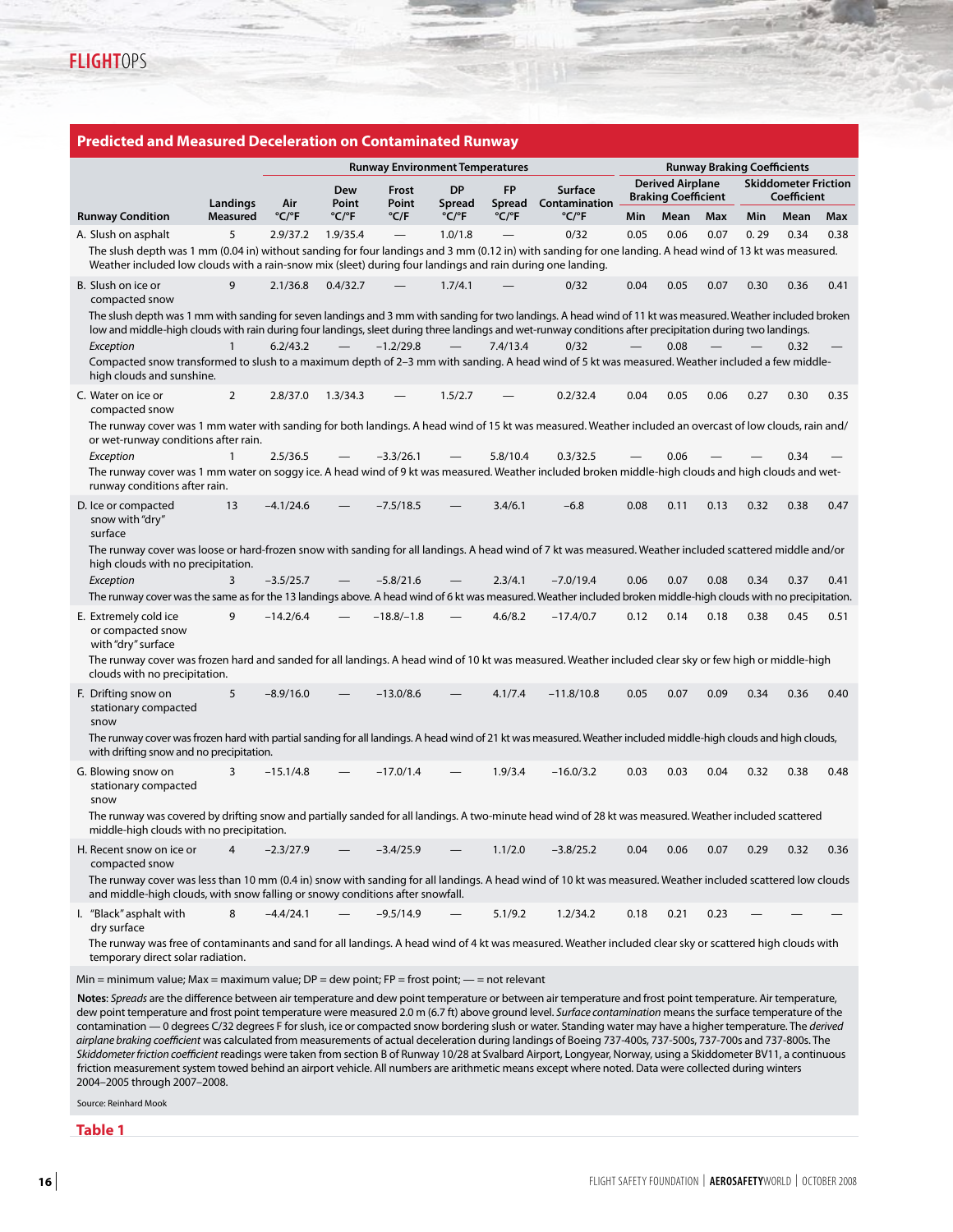In the case of hardened ice or snow, however, a liquid water film may be produced only at the microscopic surface elevations of ice crystals.

## **Nature of Slush**

In nature, a transition occurs from socalled dry snow, which always contains supercooled liquid water, to wet snow. The familiar ability to form a snow ball, due to the adhesive property of liquid water present, is considered a practical distinguishing mark for wet versus dry when describing snow, but the transition is not instant or unequivocal. Increasing the proportion of liquid water at the freezing-point temperature gradually produces slush.

When liquid water exceeds twothirds of the runway cover by weight, the viscous properties quickly approach those of water. In a mixture containing less than 25 percent ice particles in water, the cover cannot be reported as slush any more.

In daylight and from the air, snow cover on a runway looks white. To be more exact, however, there are gray tones because reflected light is scattered back to the observer from the ice particles within the snow layer and from the air between the particles. When the pores and cavities in the snow are occupied by liquid, light reaches and is absorbed by the relatively dark pavement, making the layer of slush appear darker than snow when viewed from above. When more than about one-third of the snow by weight consists of liquid water, the relative whiteness of snow changes to a dark gray mass. From the air under poor light or visibility conditions, a slush cover on a runway may be difficult to detect. If the ambient light and visibility are suitable, a transition toward darker gray may indicate a change in the runway cover from snow to slush.

# **Rolling Resistance**

The resistance met by a rolling wheel on an aircraft landing gear has several components relevant to a slushcontaminated runway:

- Some rolling resistance is due to, and increases with, dampening of vibrations by the tire material and the tire's deformation, and with speed due to the formation of waves on the tire's circumference. When the rolling resistance increases sufficiently, sliding and eventually skidding inevitably occur, and the temperature of the tire increases;<sup>4</sup>
- Some rolling resistance is flood resistance, dependent on the contaminant volume displaced over time. Viscosity, the proportion of liquid water in slush and the geometry of the ice particles become essential variables that affect skidding/aquaplaning if the tires do not penetrate to the paved surface;
- When the aircraft is turning, some rolling resistance is generated by friction, which increases as acceleration and speed increase;
- Some rolling resistance is generated by the roughness of the contaminated runway, which induces greater vibration in tires than a contaminant-free runway and raises the tire temperature; and,
- Some rolling resistance arises from the friction in wheel bearings, misalignment of wheels and aerodynamic drag.

# **Slush Distribution Pattern**

Visualizing a tire that does not contact the pavement helps explain the

problem pilots may face. A tire moving on the runway toward an observer would show the slush, including sand grains, being pushed aside. Very few sand grains get deposited at the bottom of the slush layer, due mainly to resistance from surrounding ice particles that prevent sinking and partly to the buoyancy of the sand grains. However, sand grains heated by absorbed radiation may cause melting that causes them to sink into the slush layer, just as can occur when they are on top of an ice layer.

Sand grains caught in slush under a tire become enclosed in the compacted solid part of the slush. Water is squeezed out and forms boundary layers both on the side of the tire and on the pavement. These layers effectively prevent adequate braking shear forces between the tire and pavement. Sand grains embedded in a mass of loose wet ice particles are ineffective in increasing friction, except when they create microscopic "bridges" between the tire and the stationary base.

A side view of the same tire would show large quantities of slush accumulating and being pushed like a wedge ahead of the wheel, and the tire sinking into a layer of the compressed or laterally displaced slush. Layers of squeezed liquid water appear in the tire footprint. Due to adhesion, water and some slush stick to parts of the rolling tire as they repeatedly contact the runway and then the air.

Braking conditions improve greatly when the slush is sufficiently pushed away from the tire's footprint for tirepavement contact, but experience and research show that this may not occur. Moreover, measurements of the depth of slush by airport personnel may be inexact or taken at a site that does not represent the entire runway.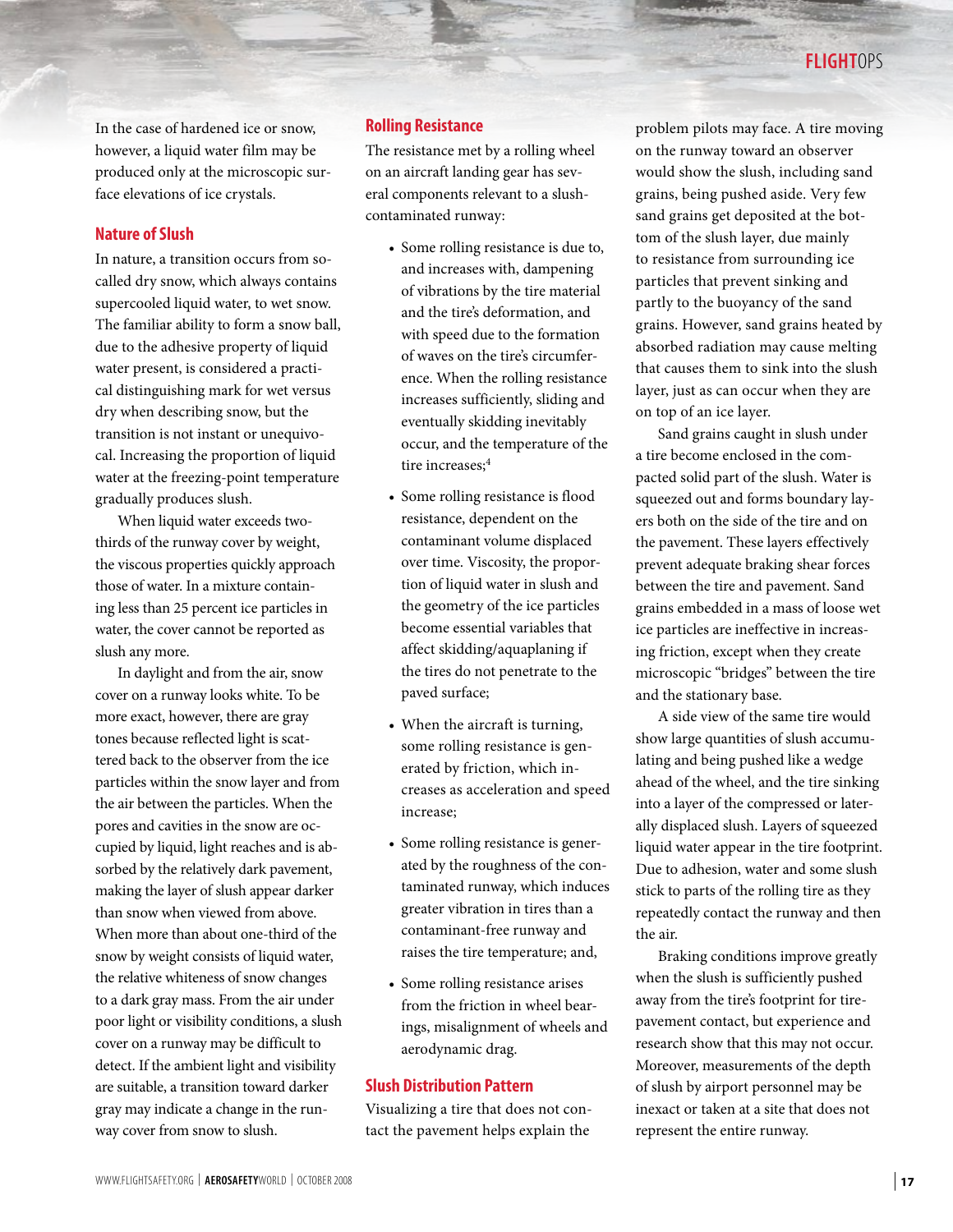# **FLIGHT**ops

## **Airplane Braking Coefficients**

The theoretical maximum friction coefficient for a tire in motion — that is, deceleration with the minimum amount of slip — rarely is achieved in practice. However, autobrake computations and techniques of manual braking approximate generating the maximum shear forces possible between the tire and pavement. The mean derived airplane braking coefficient on slush is best determined after deceleration to a speed range in which the aircraft can be analyzed like any rolling braked vehicle. For the 737 series, this means after slowing to about 55 kt. During this stage of the landing roll, the thrust reverser is assumed to be in the stowed position, and the tires are assumed to have attained maximum temperature.<sup>5</sup>

Flight data recorded from aircraft sensors, which could have aided observation of the deceleration process on slush, were not available for the Svalbard research. Ideally, the angular velocity of wheels as a function of time would be known. Therefore, as an approximation, the mean deceleration was calculated from the interval of time needed to reduce a given speed by a given amount. To compensate for the inability to directly monitor speed, the following basic assumption was used for every flight: The speed would be

about 55 kt 12 seconds after the nosewheel touched down on the runway.

The flight crews probably attempted near-maximum braking for the whole deceleration period, including at speeds greater than 55 kt. Even if the deceleration temporarily achieved were greater than the mean value calculated, however, the derived airplane braking coefficients on slush still would be extremely small.

#### **Data Interpretation**

While the Skiddometer friction coefficients represent friction conditions between the measuring wheel and the pavement, based only on one measuring device, derived airplane braking coefficients describe the airplane's total braking including the influences of tires, braking system with antiskid and other factors. The Svalbard research showed that the derived airplane braking coefficients in wet conditions could be only 20 to 30 percent of the Skiddometer friction coefficients.

This research found that Skiddometer friction coefficients overestimated the braking action when slush was the predominant form of water-ice contamination. Therefore, it is likely that landings have been performed when the runway conditions should have been reported to the flight crews as "poor" braking action.



From the table, this discrepancy is striking for so-called "thawing conditions" — runway-contamination conditions A, B and C on the table, in which slush or liquid water covered sanded ice or compacted snow, and the derived airplane braking coefficients were extremely small. These conditions, along with the condition D exception and conditions G and H, confirm the AIBN's determination that in wet conditions, a spread less than or equal to 3 degrees C correlates with poor braking action.<sup>6</sup>

The exceptions in Table 1, excluding the exception to condition D, show a spread exceeding 3 degrees C while runway conditions A and C, excluding the exception to condition C, show dew point temperatures warmer than the corresponding contaminant temperature. This indicates heat released by the formation of dew, so increased melting should be expected.

Conditions D and E in the table reflect the well-known phenomenon of friction increasing on ice as temperature decreases below the freezing point. Surface temperatures, governed by a net outward radiation of heat, were lower/ colder than the adjacent air; the difference was 3.2 degrees C in condition E, for example. At lower temperatures, the structure of the ice aggregates — except for existing liquid water, if any, and any more water generated by melting during contact with a heated tire — explain this phenomenon. The exception to condition D shows that very slippery conditions occurred, most likely due to ice deposits from water vapor. Condition F shows that a runway covered by ice or compacted snow — despite a rather low prevailing temperature — may be slippery because of the polishing effect of wind-blown ice fragments.

© Dany Farina/iStockphotona/iStockphoto

> When the mean wind velocity exceeds 25 kt — as in condition G — or